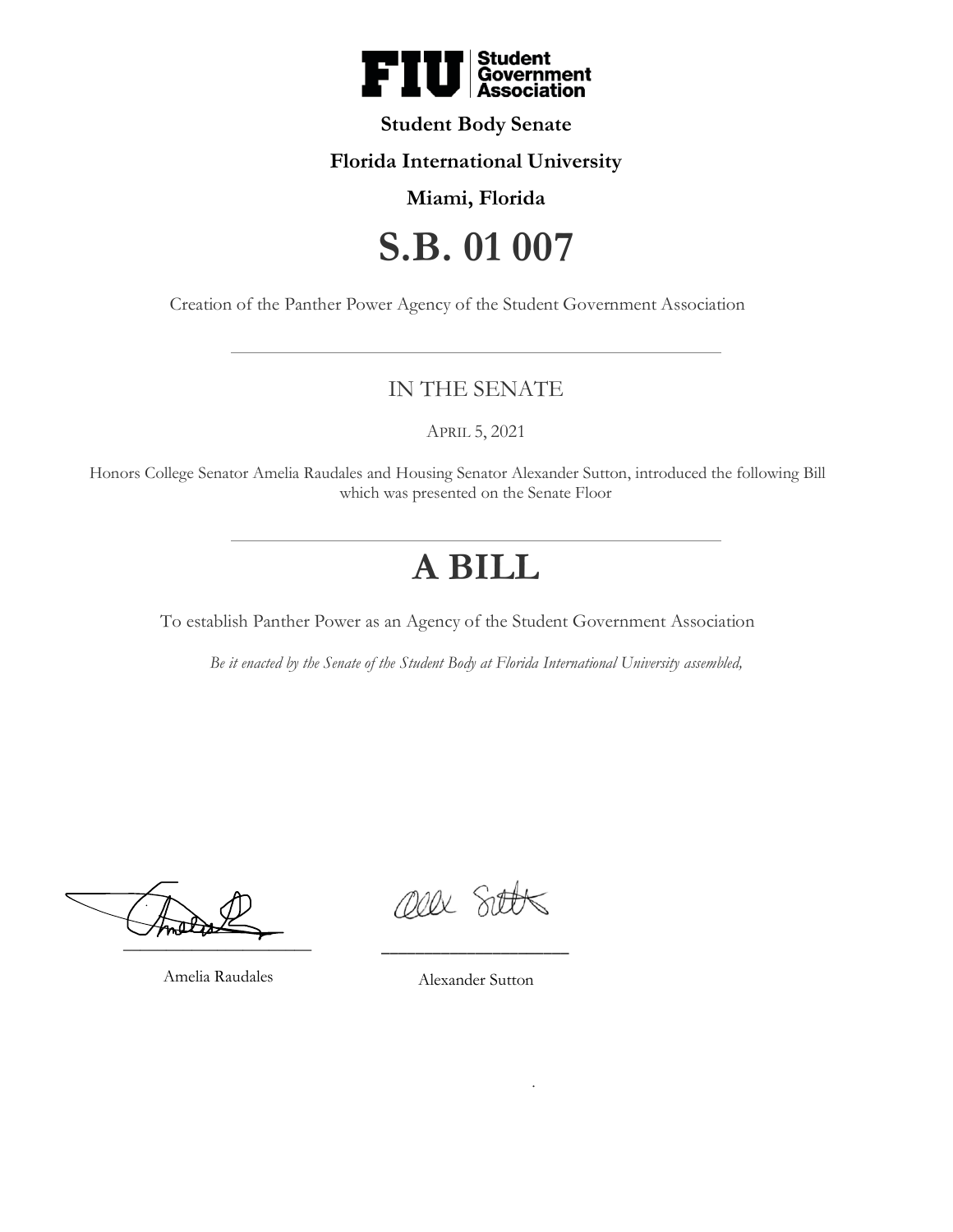# Student<br>Government<br>Association FI

**Whereas,** According to SGAC§9.01.2 "Agencies shall be student organizations whom have their creation, purpose, structure, and constitution approved by the Student Government Association. Agencies shall serve as bodies over their respective domains of focus, beholden to the Student Government Association Constitution, Statutes, and their individual internal rules. Agencies shall serve the University Student Body in a specified general capacity"

**Whereas,** The Panther Power is a Student Organization that serves the Student Body as a whole for the general purpose of promoting affinity and pride for FIU's athletic teams.

Whereas, The Panther Power will merge with Panther Posse, FIU's official student spirit organization at MMC

**Whereas,** The Panther Power has submitted all documents necessary and proper for their formation as an Agency in the Student Government Association

**Whereas,** The Panther Power serves the Student Body in this capacity currently and has demonstrated an exceptional commitment to the Student Body of Florida International University and Student leadership

**Whereas,** The Student Government Association and the Student Body as a whole gain an extreme benefit from this organization and its continued existence

**Whereas,** The organization has submitted documentation detailing their intent to join the Student Government Association as an Agency

**Now Therefore,** The Senate of the Student Body does hereby recognize the Panther Power as a unit of the Student Government Association and does hereby confer the status of Agency to the organization from this point forward.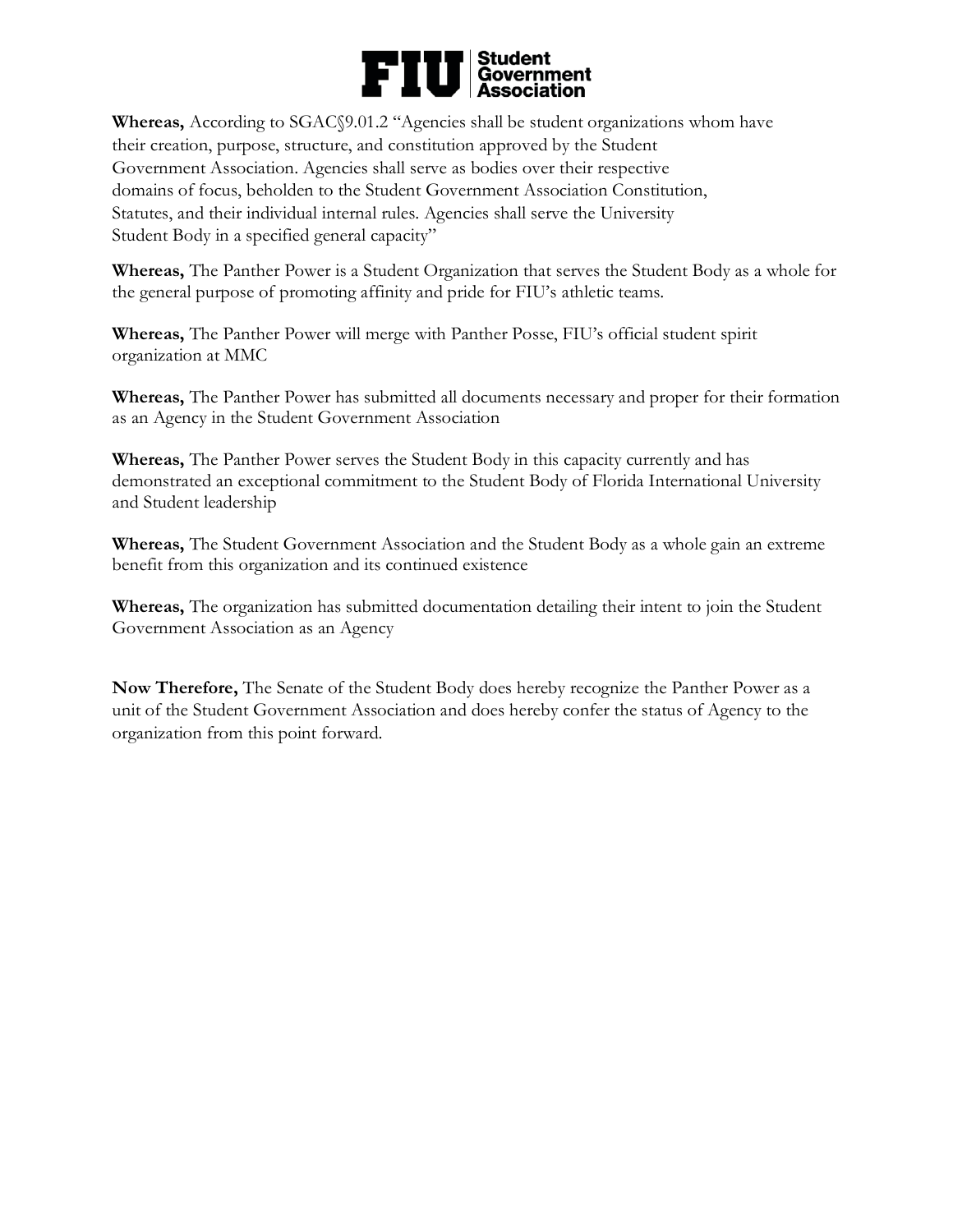

#### Senate Bill Transmission Form

This Bill is presented by the Senate of the Student Body at Florida International University presiding in its first session in the year 2020. It is presented by the Senate President Pro-Tempore and affixed with the signature of the Senate President. Both the Senate President and the Senate President Pro-Tempore affirm that the information presented below is accurate and that the bill has successfully passed in the Senate of the Student Body. The bill is presented on this day and this hour and in this place for signature or veto.

| SB 01 007                                               |                                                 |                                               |                |
|---------------------------------------------------------|-------------------------------------------------|-----------------------------------------------|----------------|
| Date Introduced                                         | March 28th                                      |                                               |                |
| Committees Assigned                                     | Student Life and Academic<br>Concerns Committee |                                               |                |
| Vote in Student Life and Academic<br>Concerns Committee | For $-4$                                        | Against - 0                                   | Abstaining - 0 |
| Vote Count in the Senate                                | For - $26$                                      | Against - 0                                   | Abstaining - 2 |
| Signature of the Senate President                       |                                                 | Signature of the Senate President Pro-Tempore |                |

 $(\_04 / 05 / 2021)$ 

*Alexandra Valdes* President of the Student Body

This signature acknowledges the receipt of this bill to the desk of the president awaiting signature or veto.